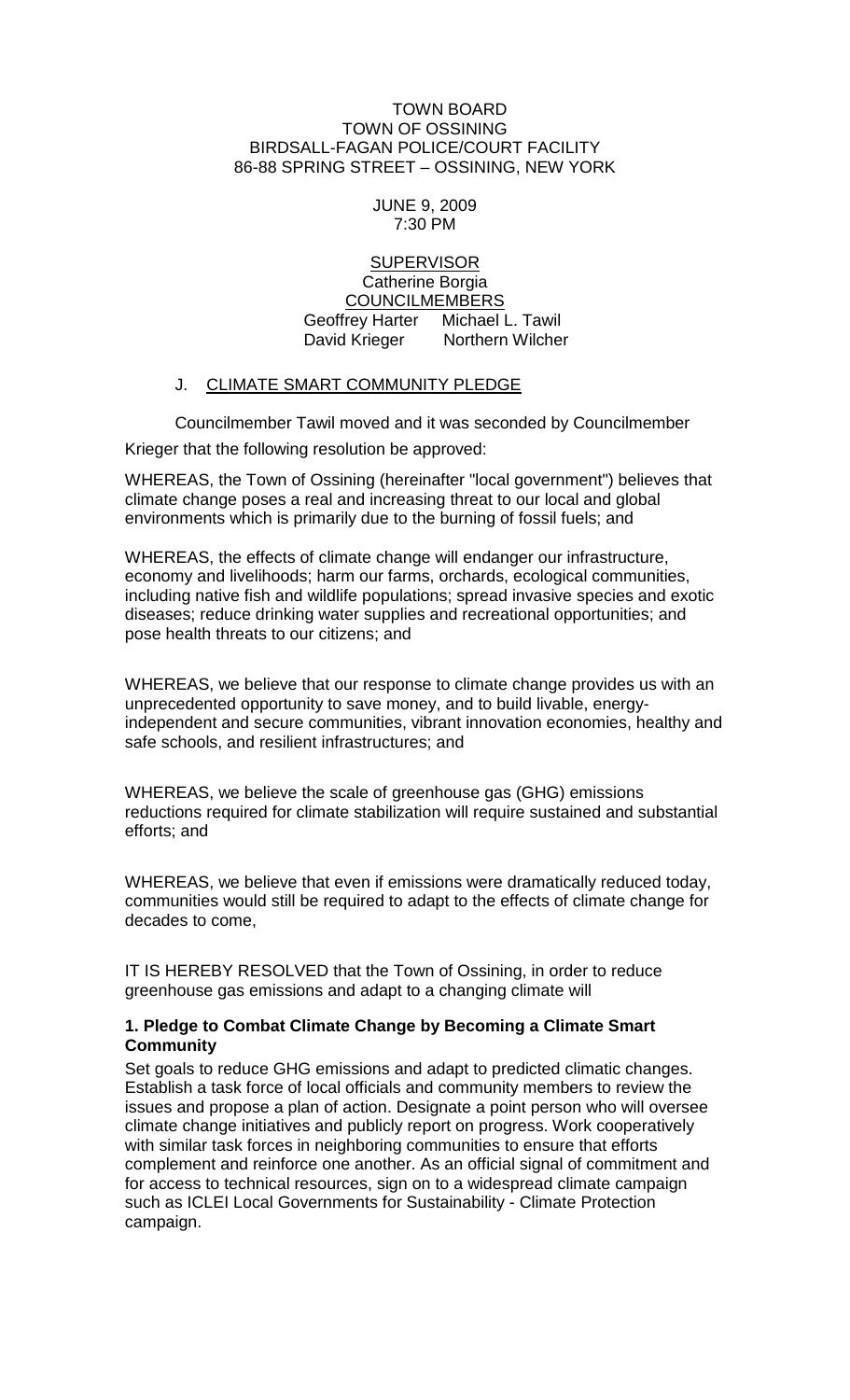# **2. Set Goals, Inventory Emissions, Move to Action**

Gather data, inventory GHG gas emissions, and establish baselines for local government operations and community sectors. Develop quantifiable interim GHG emission targets consistent with emission reduction goals and propose a schedule and financing strategy to meet them. Encourage stakeholder and public input and develop an action plan. Report emissions to The Climate Registry (TCR), which has developed a standardized method for reporting emissions inventories; use ICLEI and TCR's tools to track and evaluate progress.

### **3. Decrease Energy Demand for Local Government Operations**

Adopt a goal of reducing electricity use by 15 percent from projected levels no later than 2015.

**Existing Public Facilities**. Inventory current building electricity usage and identify opportunities for conservation and efficiency retrofits. Obtain energy assessments from the New York State Energy Research and Development Authority (NYSERDA), the New York Power Authority, the Long Island Power Authority or other professionals. Consider actions such as purchasing energy efficient equipment and appliances, such as ENERGY STAR®; improving lighting, heating, and cooling efficiency; setting thermostats for maximum energy conservation; decreasing plug load from office equipment; and increasing pump efficiency in water and wastewater systems.

**New Public Buildings**. Achieve at least minimum U.S. Green Building Council Leadership in Energy and Environmental Design standards (LEED Silver) for all new local government buildings.

**Infrastructure**. Incorporate energy efficient technologies and operations and maintenance practices into municipal street lighting, traffic signals, and water and wastewater treatment facilities.

**Vehicle Fleet and Commuting**. Improve the average fuel efficiency of local government fleet vehicles. Discourage vehicle idling and encourage bicycling, car-pooling and public transit for employees. Consider reducing the number of vehicles; converting fleet vehicles to sustainable alternative fuels; and using electric vehicles where possible.

### **4. Encourage Renewable Energy for Local Government Operations**

Supply as much of the local government's power, heat and hot water needs as possible from solar, wind, and small hydro through purchase or direct generation.

## **5. Realize Benefits of Recycling and Other Climate Smart Solid Waste Management Practices**

Expand the "reduce, reuse and recycle" approach to waste management in local government operations and in the whole community. Reduce the amount of solid waste generated -- promote backyard composting, implement volume-based pricing and educate residents on how to prevent waste. Promote reuse by organizing community-wide yard sales, and providing a space for drop-off or trade of reusable goods. Provide recycling receptacles in local government buildings and outdoor spaces, require duplex printing in government offices, compost food scraps and green waste, and adopt a comprehensive green purchasing program.

## **6. Promote Climate Protection through Community Land Use Planning**

Combat climate change by encouraging low-emissions development that is resilient to climatic changes. When updating land use policies, building codes or community plans, include provisions to combat climate change; reduce sprawl; preserve and protect open space, biodiversity, and water supplies; promote compact, transit-oriented, bikeable and walkable communities; promote infill development; minimize new development in floodplains; maintain or establish healthy community forests; and promote best forest management practices and encourage tree planting, especially along waterways, to increase shading and to absorb carbon dioxide.